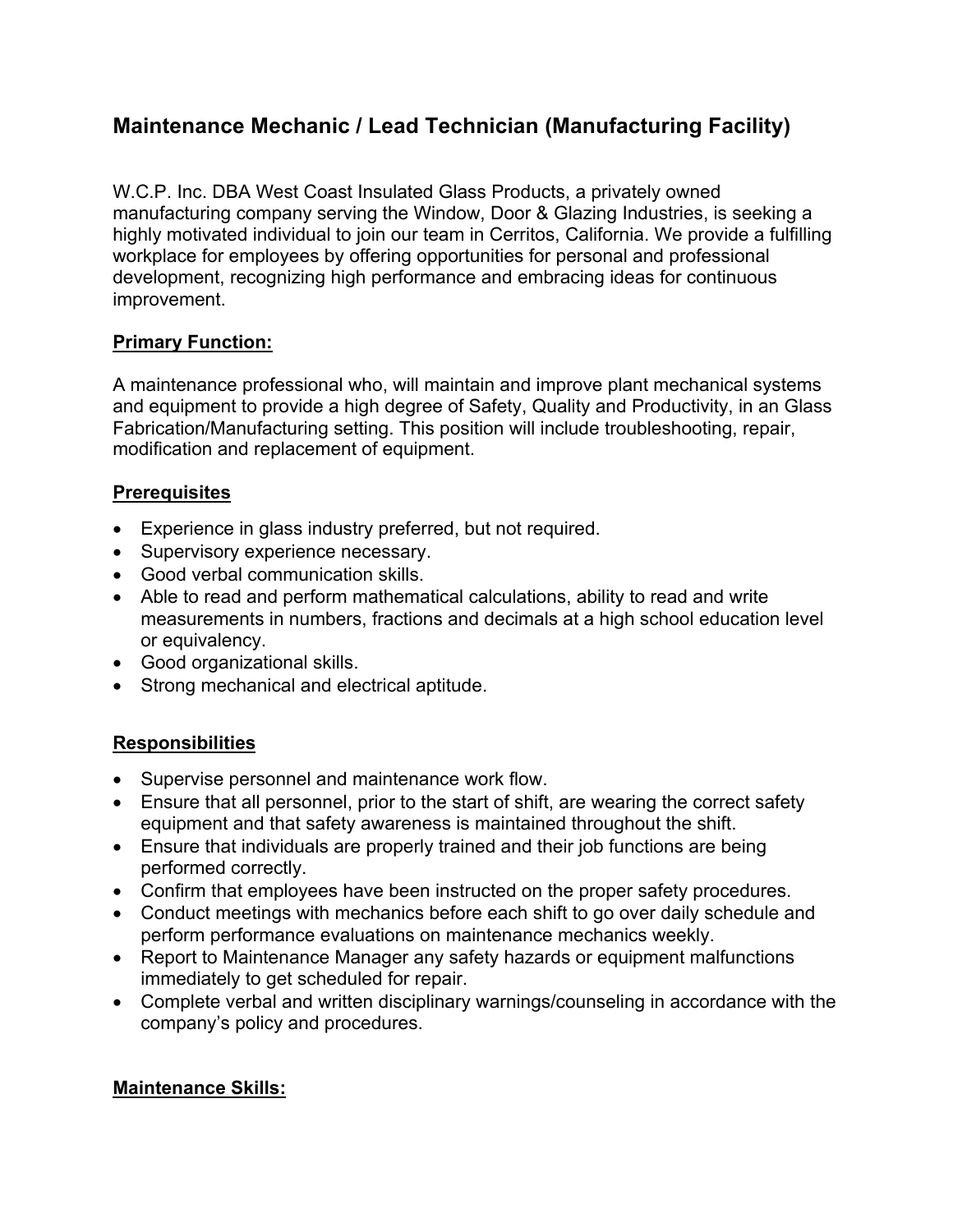- Troubleshooting, repair, modification and replacement of production equipment in areas such as; glass cutting, glass tempering, glass lamination, insulated glass and all other equipment related to the plant
- Performing PMs during operation or during scheduled downtime
- Spare Parts List audits when required
- Keep all work areas neat and clean including the maintenance shop
- Record and communicate shift activity in an organized manner
- Responding to production equipment emergencies in a prompt and professional manner
- The ability to communicate with line personnel and supervision to stay up to date with the current schedules to maximize downtime/equipment availability
- Communication of potential equipment problems to production and maintenance supervision to allow for scheduling or repair.
- Ability to troubleshoot and make recommendations based on mechanical/technical knowledge.
- Follow all plant and departmental job procedures and plant safety procedures

# **Qualifications:**

Vocational/Technical school graduate or a minimum of 2 years experiences as an industrial or commercial maintenance technician

# **Preferred Background/Skills/Knowledge:**

- Proficient in work order management
- Experienced in troubleshooting of automated glass production equipment
- Self-motivated.
- Person needs to work well with limited supervision in a team environment.
- Listens to and understands others' points of view and articulates opinion tactfully.
- Works well in a fast-pace, goal-driven environment.

# **Craft Skills:**

Print Reading, Lube Grease Application, Chain Drives, Conveyor systems, Pneumatic, Circuit Control Schematics, General Welding, Hydraulic Systems, Voltage Detection, Fabrication, Control Valve Operation, Pipe fitting, Automated Lines, Gears and drive train, Conveyor Systems, Glass Washers, Water pumps and valves, PLC's and Controllers.

# **Other:**

- Ability to lift up to 50lbs.
- Work mandatory OT; and flexible regarding Shifts (assist an off shift when needed).